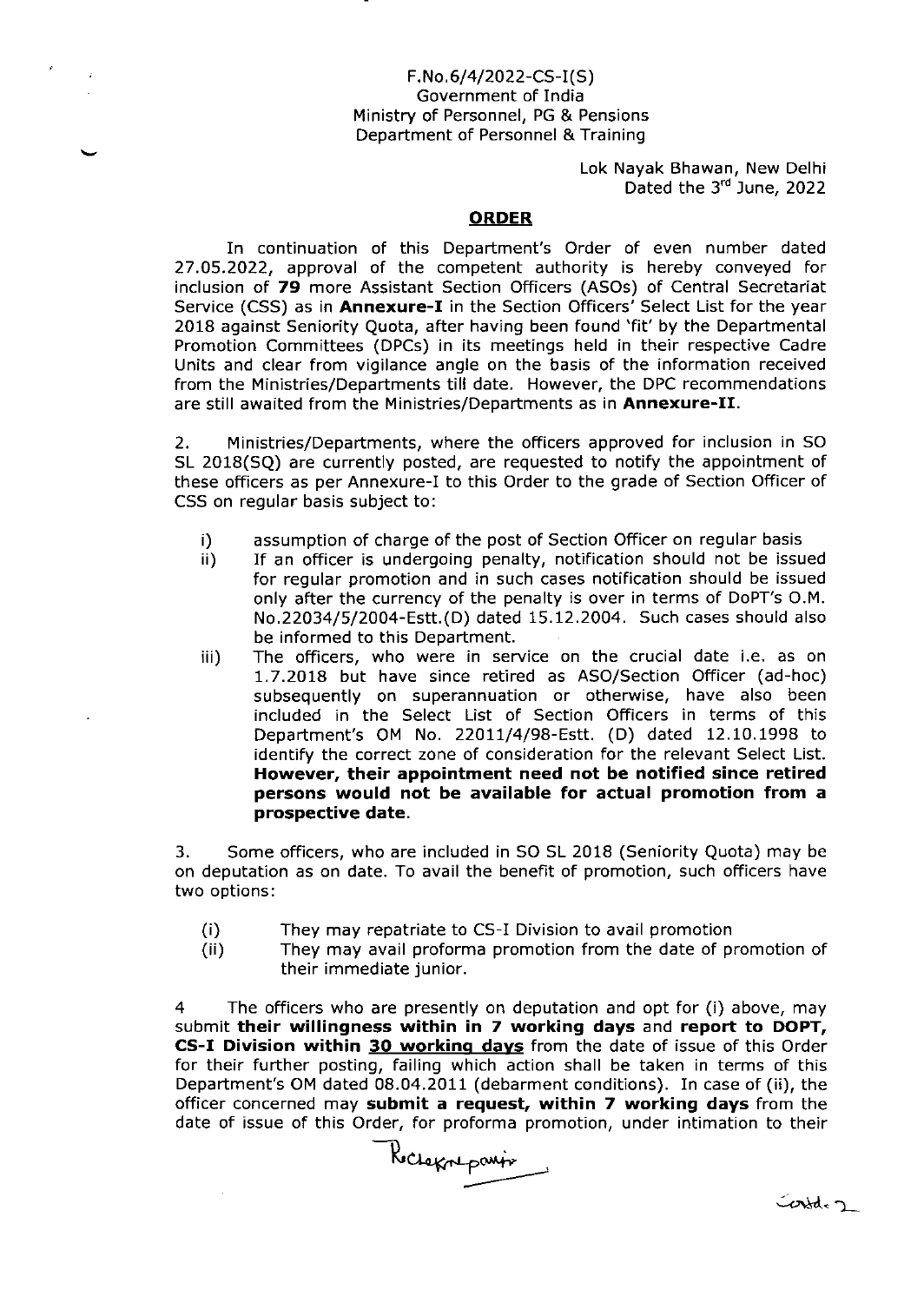borrowing organization, failing which it would be presumed that the officer ls not willing to avail regular promotion against SO SL 2018 (Seniority Quota)

5. It may also be brought out clearly in the Notification/appointment orders that the appointment of the officers shall be subject to the outcome of the following Court cases and also subject to any other order passed by any competent courts in any other connected matters:

- (i) Civil Appeal No.629/2022 in Hon'ble Supreme Court of India and connected matters (Jarnail Singh batch of cases).
- (ii) Matters relating to seniority, promotion etc in SO/ASO grade, if any, filed in any competent court till date

6. In terms of Rule 2 (c) (iii) of CSS Rules, approved service in respect of the officers included in SO SL 2018(SQ) will count from 1<sup>st</sup> July 2018. However, in terms of DPC guidelines, promotions are effective from a prospective date only and no notional fixation of pay from a date prior to the date of actual promotion shall be allowed.

7. A copy of the promotion order issued in respect of the above officers may invariably be endorsed to this Department for record on the same day at harinarayan.mp14@nic.in. The cadre units are also requested to furnish the information in this regard to this Department (CS-I Division) by 08.06.2022 positively in the enclosed proforma(Annexure-III).

8. Promotion of officers may please be updated by the cadre units concerned in the web Based Cadre Management System.

9. The Select List 2018 (SQ) shall be finalized upon receipt of DPC recommendations from all Cadre Units and this order does not convey/confer any seniority in the Select List concerned and the same will be issued later.

Encl: As above.

Reclamatiquip

(R. Chakrapani) Under Secretary to the Government of India  $24624046$ 

To

- Director/Deputy Secretary (Admn./Estt.) of all Ministries/Departments concerned (through DOPT's web-site) I
- Officers concerned (through DOPT's web-site) 2
- SO(A), CS-I, DOPT 3.
- Hindi Section, DOPT for Hindi version 4
- Guard File 5

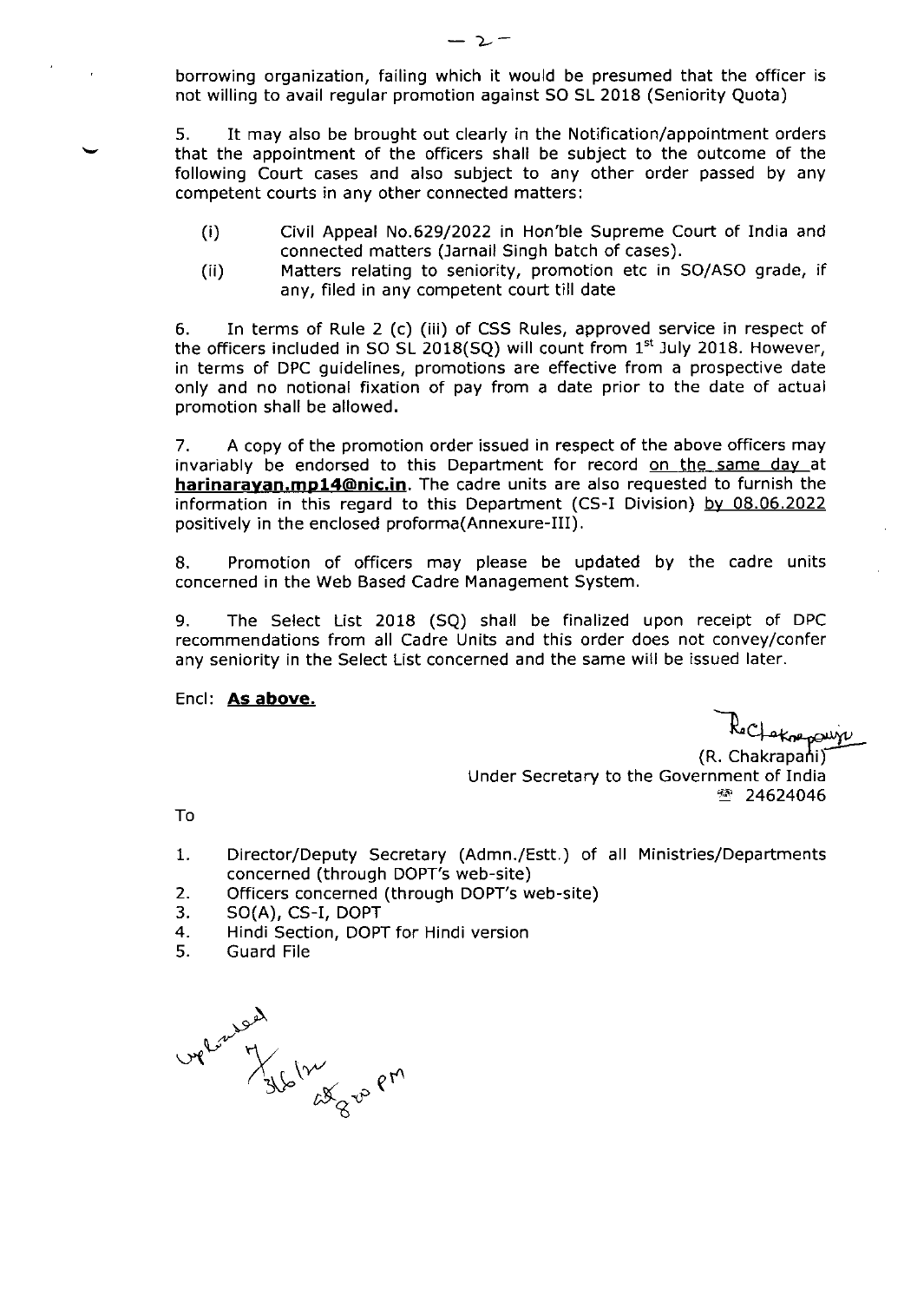| Sl.No.                  | Name                    | <b>DOB</b>                   | Cat       | <b>CSLAG</b> | <b>Present Cadre</b> |  |  |
|-------------------------|-------------------------|------------------------------|-----------|--------------|----------------------|--|--|
| $\mathbf{1}$            | Madhu Aggarwal          | 2-Aug-59<br>Gen.             |           | 2010/205     | Coal                 |  |  |
| $\overline{2}$          | Shashwati Das           | 22-Dec-60                    | Gen.      | 2006/325     | Commerce             |  |  |
| $\overline{\mathbf{3}}$ | Manju Sharma            | 31-May-63                    | Gen.      | 2007/531     | Commerce             |  |  |
| 4                       | Jagdish Chander         | 4-Dec-64                     | Gen       | 2010/73      | Commerce             |  |  |
| 5                       | Nishi Gupta             | 30-Nov-61                    | Gen.      | 2010/101     | Commerce             |  |  |
| 6                       | Malabika Lahiri         | 10-Dec-59                    | Gen.      | 2007/590     | Culture              |  |  |
| $\overline{7}$          | Omkari                  | $\overline{SC}$<br>23-Sep-59 |           | 2008/772     | Culture              |  |  |
| 8                       | Anita Sachdeva          | 15-Jul-60                    | Gen.      | 2008/879     | Culture              |  |  |
| 9                       | Varkey PK               | 29-May-63                    | Gen.      | 2009/2       | Culture              |  |  |
| 10                      | Neli Chakraborty        | 16-Jul-59                    | Gen.      | 2010/257     | Culture              |  |  |
| 11                      | Valli Rajan             | 9-Jun-65                     | <b>SC</b> | 2010/631     | Culture              |  |  |
| 12                      | Kamal Krishna Gupta     | 14-Jan-59                    | Gen       | 2003/1062    | <b>DOPT</b>          |  |  |
| 13                      | Anil Kumar Chauhan      | 13-Jun-61                    | Gen.      | 2006/329     | <b>DPIIT</b>         |  |  |
| 14                      | Ajay Kansal             | 20-Aug-63                    | Gen.      | 2007/554     | <b>DPIIT</b>         |  |  |
| 15                      | Latha Jerish            | $10 -$ Jul-64                | Gen.      | 2008/675     | <b>DPIIT</b>         |  |  |
| 16                      | Md. Sharfuddin          | 09-Jan-60                    | Gen.      | 2008/711     | <b>DPIIT</b>         |  |  |
| 17                      | Usha Arora              | 20-May-66                    | Gen.      | 2008/802     | <b>DPIIT</b>         |  |  |
| 18                      | Ajay Jain               | 06-Apr-61                    | Gen       | 2008/819     | <b>DPIIT</b>         |  |  |
| 19                      | Nishi Sharma            | 11-May-64                    | Gen.      | 2010/61      | <b>DPIIT</b>         |  |  |
| 20                      | Bhagwat Shiv Hari Ranga | 5-Jun-65                     | <b>SC</b> | 2010/582     | <b>DPIIT</b>         |  |  |
| 21                      | Sanjay Bhatt            | $1$ -Jun-67                  | <b>SC</b> | 2010/658     | <b>DPIIT</b>         |  |  |
| 22                      | Rajender Kumar          | 15-Jul-60                    | Gen.      | 2008/678     | Env. & Forest        |  |  |
| 23                      | Kanwal Nayan            | 20-Dec-59                    | Gen.      | 2008/679     | Env. & Forest        |  |  |
| 24                      | Rakesh Satija           | 07-Apr-60<br>Gen.            |           | 2008/680     | Env. & Forest        |  |  |
| 25                      | J.K. Chaturvedi         | 08-Oct-59                    | Gen.      | 2008/688     | Env. & Forest        |  |  |
| 26                      | Veer Singh              | 05-Jan-59<br><b>SC</b>       |           | 2008/914     | Env. & Forest        |  |  |
| 27                      | Pyare Lal               | 13-May-63                    | <b>SC</b> | 2010/654     | Env. & Forest        |  |  |
| 28                      | Manish Kumar Mishra     | 08-Dec-81                    | Gen       | 2005/336     | Health & FW          |  |  |
| 29                      | Rekha Bhiwapurkar       | 22-Dec-64                    | <b>ST</b> | 2003/2074    | Housing & UA         |  |  |
| 30                      | Rajwant Kaur Dogra      | 14-Jun-59                    | Gen.      | 2006/281     | <b>1&amp;B</b>       |  |  |
| 31                      | Mahesh Kumar Sehgal     | 01-Dec-59                    | Gen.      | 2006/299     | <b>I&amp;B</b>       |  |  |
| 32                      | Chander Kanta           | 05-Jan-59                    | Gen.      | 2006/403     | 1&B                  |  |  |
| 33                      | Devender Kumar          | 01-Mar-64                    | Gen.      | 2007/461     | <b>18B</b>           |  |  |
| 34                      | Radha Rani Gupta        | 13-Jul-62                    | Gen.      | 2007/525     | <b>1&amp;B</b>       |  |  |
| 35                      | Sunita Dhal             | 02-Jan-60                    | Gen.      | 2007/528     | <b>I&amp;B</b>       |  |  |
| 36                      | Meena Kumari            | 11-May-61                    | Gen.      | 2007/532     | 18B                  |  |  |
| 37                      | Rama Shankar Sah        | 06-Jun-64                    | <b>ST</b> | 2007/646     | <b>1&amp;B</b>       |  |  |
| 38                      | <b>Biswajit Sarkar</b>  | 28-Feb-60                    | Gen.      | 2008/710     | <b>I&amp;B</b>       |  |  |
| 39                      | Renu Luthra             | 24-Jul-61                    | Gen       | 2008/718     | <b>1&amp;B</b>       |  |  |
| 40                      | Ratna Lal               | 24-Nov-64                    | Gen.      | 2008/740     | 1&B                  |  |  |
| 41                      | Roshan Dhawan           | 04-Jan-62                    | Gen.      | 2008/780     | I&B                  |  |  |
| 42                      | Smt. Anita Jain         | 14-Jul-66                    | Gen.      | 2008/789     | <b>1&amp;B</b>       |  |  |
| 43                      | Suresh Kumar            | 02-Oct-64                    | <b>SC</b> | 2008/831     | <b>I&amp;B</b>       |  |  |
| 44                      | Saraswati               | 23-May-65                    | <b>SC</b> | 2008/853     | 18B                  |  |  |

ANNEXURE-I to Order No.6/4/2022-CS-I(S) dated 03.06.2022

 $\ddot{\phantom{a}}$ 

Rochetonpaux

 $G$   $G$   $M2 - 2$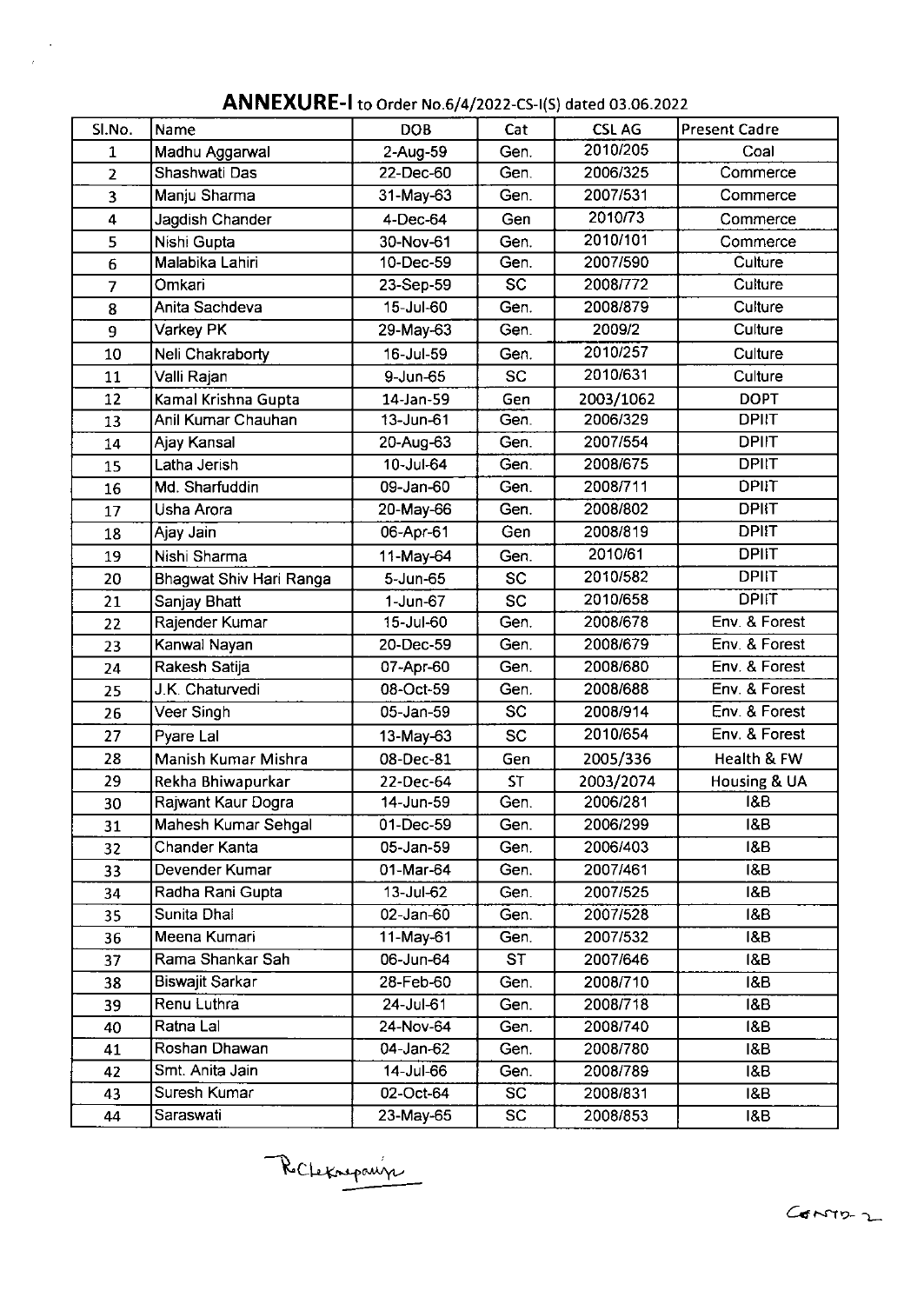| Sl.No. | Name                    | <b>DOB</b>           | Cat             | <b>CSLAG</b> | <b>Present Cadre</b> |  |  |
|--------|-------------------------|----------------------|-----------------|--------------|----------------------|--|--|
| 45     | Kusum Lata              | 03-Mar-65            | Gen.            | 2008/866     | 1&B                  |  |  |
| 46     | <b>Nirmal Aswal</b>     | 16-Mar-66            | Gen.            | 2009/17      | <b>1&amp;B</b>       |  |  |
| 47     | <b>Kuldip Singh</b>     | 25-Dec-61            | Gen.            | 2009/20      | <b>18B</b>           |  |  |
| 48     | Kul Bhushan Sharma      | 4-Jul-60             | Gen.            | 2009/27      | <b>1&amp;B</b>       |  |  |
| 49     | Satvinder Kaur Badhan   | 1-Mar-63             | Gen.            | 2009/49      | $\overline{18B}$     |  |  |
| 50     | <b>Nirmal Dewas</b>     | 16-Sep-67            | Gen.            | 2010/33      | <b>18B</b>           |  |  |
| 51     | Rajeshwari Gangwani     | 16-Jun-59            | Gen.            | 2010/201     | <b>1&amp;B</b>       |  |  |
| 52     | Avtar Singh             | 23-Sep-60            | <b>SC</b>       | 2010/850     | <b>I&amp;B</b>       |  |  |
| 53     | <b>G.C Bhatt</b>        | $1-Jan-60$           | Gen.            | 2010/381     | <b>I&amp;B</b>       |  |  |
| 54     | Sunil K. Sakuja         | $2$ -Jul-62          | Gen.            | 2010/566     | <b>I&amp;B</b>       |  |  |
| 55     | Sunita Verma            | 19-Aug-67            | Gen.            | 2007/561     | Petroleum & NG       |  |  |
| 56     | Sunita Sharma           | 09-Sep-64            | Gen.            | 2007/596     | Petroleum & NG       |  |  |
| 57     | Ranjeet Kaur            | 01-Apr-65            | Gen.            | 2006/0099    | Posts                |  |  |
| 58     | Swarn Lata Parmar       | 06-Feb-59            | Gen.            | 2007/469     | Posts                |  |  |
| 59     | Narender Gautam         | 27-Aug-63            | Gen.            | 2009/26      | Posts                |  |  |
| 60     | Suresh Chandra Barthwal | $23$ -Jan-61<br>Gen. |                 | 2010/265     | Posts                |  |  |
| 61     | Rajnesh Dayal Mathur    | 22-Dec-62            | Gen.            | 2007/521     | Power                |  |  |
| 62     | Rekha Trikha            | 15-Aug-58            | Gen.            | 2007/568     | Power                |  |  |
| 63     | V. Guruprasad           | 01-May-61            | Gen.            | 2008/709     | Power                |  |  |
| 64     | <b>Basant Kumar</b>     | 13-Apr-64            | <b>SC</b>       | 2010/595     | Power                |  |  |
| 65     | Sukhbir Singh Mehra     | $1-Jul-61$           | <b>SC</b>       | 2010/616     | Power                |  |  |
| 66     | Manoj Kumar Gupta       | 14-Apr-63            | Gen.            | 2010/341     | Power                |  |  |
| 67     | Hans Raj                | 31-Jan-64            | Gen.            | 2010/465     | Power                |  |  |
| 68     | Ashwani Kumar           | $6$ -Jun- $62$       | Gen.            | 2010/561     | Power                |  |  |
| 69     | S. Venkatesan           | 09-Nov-61            | Gen.            | 2006/413     | Social Justice       |  |  |
| 70     | Jasvir Singh            | 15-Jul-61            | Gen.            | 2006/420     | Social Justice       |  |  |
| 71     | Saroja Gopal            | 18-May-59            | Gen.            | 2007/576     | Social Justice       |  |  |
| 72     | Rakesh Kumar            | 08-Feb-61            | Gen             | 2008/919     | Social Justice       |  |  |
| 73     | Hans Rai                | $8-May-63$           | $\overline{SC}$ | 2009/13      | Social Justice       |  |  |
| 74     | Neelam Arora            | 12-Jun-59            | Gen.            | 2009/32      | Social Justice       |  |  |
| 75     | Meera Joshi             | 20-Aug-62            | Gen.            | 2006/359     | <b>Steel</b>         |  |  |
| 76     | Satish Kumar            | 11-Oct-61            | Gen.            | 2008/804     | Steel                |  |  |
| 77     | Raj Kumar               | 5-Aug-59             | <b>SC</b>       | 2009/10      | Steel                |  |  |
| 78     | Jagdish Singh           | $01-Jan-59$          | Gen             | 2008/875     | Supply               |  |  |
| 79     | Mohd. Saleem            | 23-Feb-59            | Gen.            | 2006/307     | <b>UPSC</b>          |  |  |

 $\label{eq:2.1} \frac{1}{\sqrt{2}}\left(\frac{1}{\sqrt{2}}\right)^{2} \left(\frac{1}{\sqrt{2}}\right)^{2} \left(\frac{1}{\sqrt{2}}\right)^{2} \left(\frac{1}{\sqrt{2}}\right)^{2} \left(\frac{1}{\sqrt{2}}\right)^{2} \left(\frac{1}{\sqrt{2}}\right)^{2} \left(\frac{1}{\sqrt{2}}\right)^{2} \left(\frac{1}{\sqrt{2}}\right)^{2} \left(\frac{1}{\sqrt{2}}\right)^{2} \left(\frac{1}{\sqrt{2}}\right)^{2} \left(\frac{1}{\sqrt{2}}\right)^{2} \left(\$ 

R clearepoint \_ x \_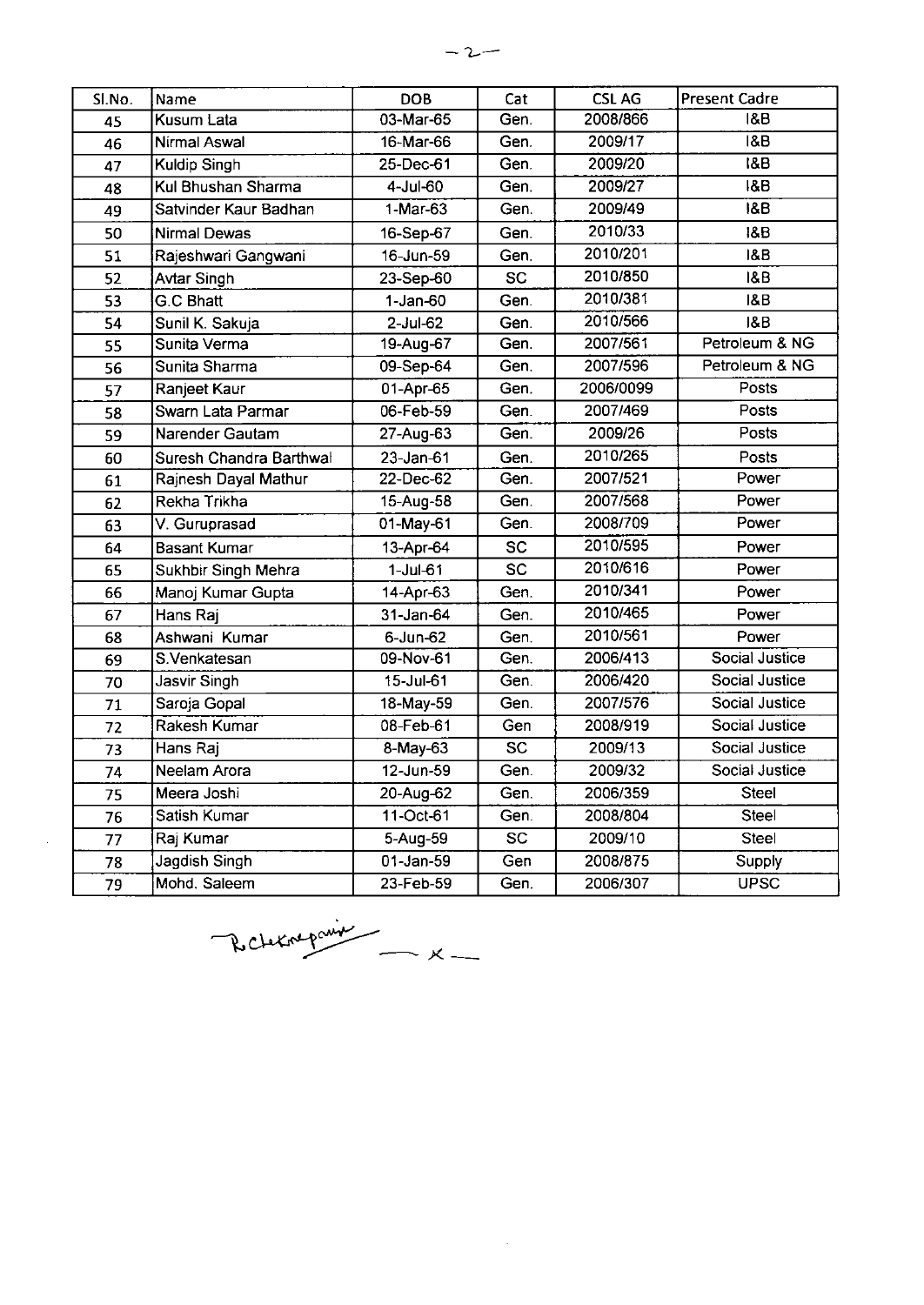## Annexure-II to DoPT Order No. 6/4/2022-CS-I(S) dated 03.06.2022

MINISTRIES/DEPARTMENTS FROM WHICH DPC RECOMMENDATIONS HAVE NOT BEEN RECEIVED IN RESPECT OF SOSL-2018(SQ

 $\frac{\epsilon}{4}$ 

| S.No. | Name of Ministry/Department |
|-------|-----------------------------|
|       | Fertilizers                 |
| 2     | New and Renewable Energy    |
| 3     | NITI Aayog                  |
|       | Road Transport & Highways   |
| 5     | <b>Textiles</b>             |